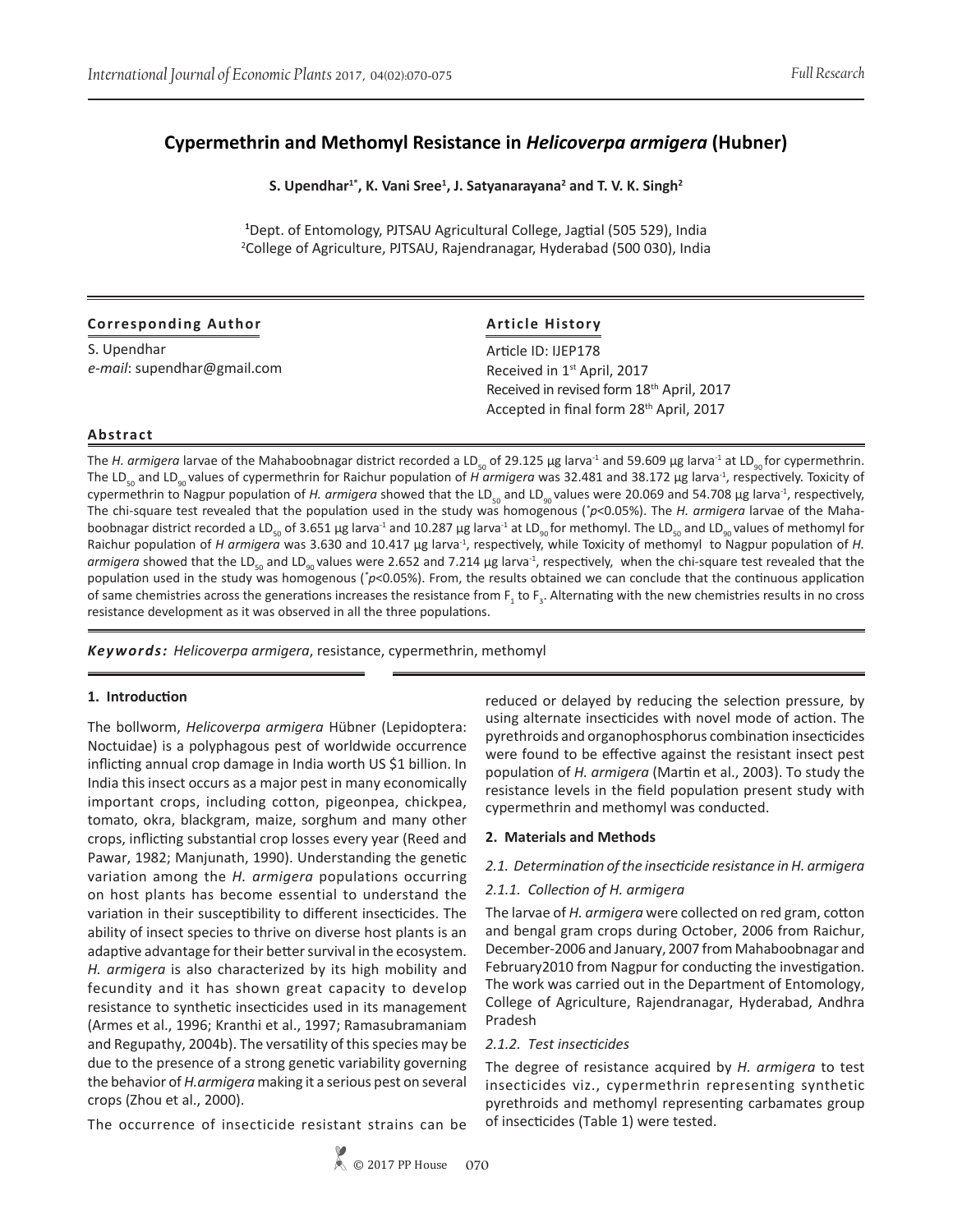*Upendhar et al.*, 2017

| Table 1: Insecticides used for the determination of insecticide resistance in H. armigera |             |            |                                                                                                                     |                                                                                           |  |  |  |  |
|-------------------------------------------------------------------------------------------|-------------|------------|---------------------------------------------------------------------------------------------------------------------|-------------------------------------------------------------------------------------------|--|--|--|--|
| Common<br>name                                                                            | Formulation | Trade name | Chemical name                                                                                                       | Source of supply                                                                          |  |  |  |  |
| Methomyl                                                                                  | 40 SP       | Lannate    | S-methylN-(methyl carbamoxyloxy)<br>Thioacetimidate                                                                 | M/S Dupont Chemical (India) Ltd,<br>Mumbai-400076                                         |  |  |  |  |
| Cyper<br>methrin                                                                          | 10 EC       | Cypra      | (RS)-a-cyno-3-phenoxybenzlyl-(1RS)-<br>cis, trans-3-(2,2 dichlorovinyl) -2, 2-di-<br>methyl cyclopropanecarboxylate | M/S Hyderabad chemicals supplies<br>Ltd, A-24/25, APIE, Balanagar, Hyder-<br>abad-500 037 |  |  |  |  |

## *2.1.3. Test insect population*

The larvae collected from Mahaboobnagar, Raichur and Nagpur were reared separately in the laboratory to obtain pupae. Male, female pupae were separated and kept for single pair mating. The eggs obtained from single pair were reared to get first generation larvae. Third instar *H.armigera* larvae from (1<sup>st</sup> generation) F<sub>1</sub> with an average weight of 30 mg  $\pm$ 0.011 S.E. of Mahaboobnagar, Raichur and Nagpur strains were subjected separately to different concentrations of the test insecticides. The survivals at  $LD_{50}$  concentration in each test insecticide at  $F_1 (1^{st}$  generation) were further used for resistance studies.

#### *2.1.4. Bioassay*

Bioassay was done by topical application method using Hamilton micro applicator to evaluate the toxicity of all the test insecticides (FAO, 1971).

## *2.1.4.1. Topical application method*

Initially 1.0% stock solution of the test insecticide was prepared from the formulated products by dissolving the required quantities after accurate weighment in double distilled water. The stock solution thus prepared was preserved in refrigerator for further use. Individual working concentrations for each of the test insecticides were prepared from the 1.0% stock solution through serial dilution technique using double distilled water as solvent. One micro litre of the respective insecticidal solution was applied on the dorsum of second thoracic segment by micro applicator. Three replications were maintained for each insecticidal concentration with 10 larvae in each replication.

## *2.1.5. Data collection*

Mortality of the larvae was recorded at 24, 48 and 72 hours after treatment. The mortality at 72 hours after treatment was considered as end point for the assessment of toxicity of test insecticides as reported by Fisk and Wright (1992). Thus, concentrations of wide range initially and narrow range subsequently were tested so as to get mortality data in the range of 5-90 %. The moribund larvae also were considered as dead while recording the mortality data. The amount of insecticide present in one micro litre of test concentration was calculated and expressed as  $(LD_{50})$  dose in  $\mu$ g  $\mu$ l<sup>-1</sup>.

### *2.2. Assessment of the degree of resistance acquired by H. armigera to the test insecticides*

The mortality data of third instar *H. armigera* larvae of

Mahaboobnagar, Raichur and Nagpur populations of all the test insecticides were subjected to probit analysis (Finney, 1971) using POLO-PC software (Ross, 1987) to calculate  $LD_{50}$ , LD<sub>90</sub>, Heterogeneity ( $\chi^2$ ), intercept (a), slope of the regression line (b), regression equation and fudicial limits. The degree of resistance acquired by *H. armigera* was calculated by dividing the higher LD<sub>50</sub> value of a strain with the lower LD<sub>50</sub> value of another strain among the three populations for each test insecticide and thus the relative degree of resistance was assessed (Resistance factor = LD<sub>50</sub> of the resistant strain ÷ LD<sub>50</sub> of the susceptible strain).

The degree of resistance acquired by all the three strains was also calculated by comparing the present data with the available baseline data at  $LD_{50}$  and  $LD_{90}$  levels. The degree of resistance to methomyl and cypermethrin were calculated by using the baseline data of Nagpur susceptible strain (Kranthi, 2005) (Table 2).

Resistance factor =  $LD_{50}$  of the  $F_1$  resistant strain ÷  $LD_{50}$  of the Nagpur susceptible strain

| Table 2: Particulars of base line data used to calculate the<br>degree of insecticide resistance in the larvae of H.armigera |                         |              |              |                  |  |  |  |  |  |
|------------------------------------------------------------------------------------------------------------------------------|-------------------------|--------------|--------------|------------------|--|--|--|--|--|
| Refer-<br>Name of the<br>Name of<br>$LD50 \mu g$<br>$LD90 \mu g$                                                             |                         |              |              |                  |  |  |  |  |  |
| insecticide                                                                                                                  | strain                  | $larva^{-1}$ | $larva^{-1}$ | ence             |  |  |  |  |  |
| Cyperme-                                                                                                                     | Nagpur sus-             | 0.007        | 0.028        | Kranthi,         |  |  |  |  |  |
| thrin                                                                                                                        | ceptible<br>2005        |              |              |                  |  |  |  |  |  |
| Methomyl                                                                                                                     | Nagpur sus-<br>ceptible | 0.030        | 0.165        | Kranthi,<br>2005 |  |  |  |  |  |

## **3. Results and Discussion**

The larvae of *H.armigera* collected from Mahaboobnagar, Raichr and Nagpur selected for cypermethrin and methomyl insecticides at  $F_1$  generation and they were reared to  $F_2$ by single pair mating further proceeded to  $F_3$  by the same single pair method, larvae subjected to these insecticides of different doses at  $F_2$  and  $F_3$ , the results were discussed here under.

The *H. armigera* larvae of the Mahaboobnagar district recorded a LD<sub>50</sub> of 29.125 µg larva<sup>-1</sup> which rose sharply to 59.609 µg larva<sup>-1</sup> at LD<sub>90</sub> for cypermethrin at F<sub>1</sub>, which later still increased to 32.123 and 37.109  $\mu$ g larva<sup>-1</sup> at LD<sub>50</sub> and LD<sub>90</sub> respectively at  $F$ <sub>2</sub> Resistance increased to 35.115 and 42.124 at LD<sub>50</sub> and LD<sub>90</sub> respectively at F<sub>3</sub> (Table 3). The LD<sub>50</sub> and LD<sub>90</sub>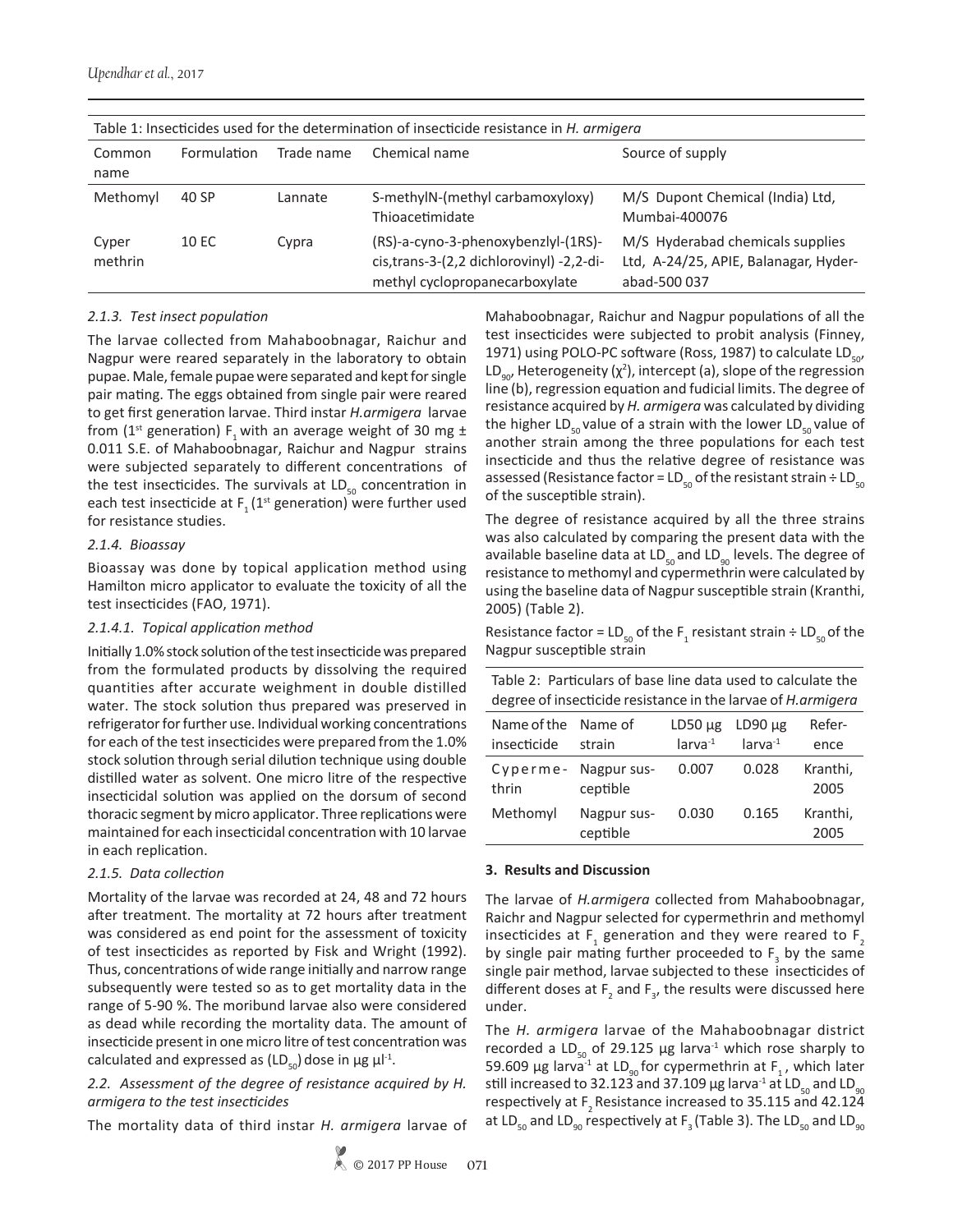values of cypermethrin for Raichur population of *H armigera* was 32.481 and 38.172  $\mu$ g larva<sup>-1</sup>, respectively at F<sub>1</sub>, which were rosed to 35.467 and 41.875 µg larva<sup>-1</sup> at LD<sub>50</sub> and LD<sub>90</sub>, respectively at  $F_{2}$ , further they were increased to 38.906 and 74.202 at LD $_{\rm 50}$  and LD $_{\rm 90'}$  respectively at F $_{\rm 3}$  (Table 4) Toxicity of cypermethrin to Nagpur population of *H. armigera* showed that the LD<sub>50</sub> and LD<sub>90</sub> values were 20.069 and 54.708  $\mu$ g larva<sup>-1</sup>, respectively at  $F_1$ , further they were sharply increased to 23.383 and 32.233  $\mu$ g larva<sup>-1</sup> at LD<sub>50</sub> and LD<sub>90</sub>, respectively at  $F_{2}$ , later they were increased to 25.054 and 32.224  $\mu$ g larva<sup>-1</sup> at LD<sub>50</sub> and LD<sub>90</sub>, respectively (Table 5) at F<sub>3</sub>

Among the three populations of *H. armigera*, the population of Raichur has developed 1.115 and 0.640 fold relative resistance at  $LD_{50}$  and  $LD_{90}$ , respectively as compared with the Mahaboobnagar population. The same Raichur population has developed still more higher levels of relative

|            | Table 3: Resistance pattern in Mahaboobnagar population of H. armigera |                 |                                              |                                               |                       |                            |                          |  |  |
|------------|------------------------------------------------------------------------|-----------------|----------------------------------------------|-----------------------------------------------|-----------------------|----------------------------|--------------------------|--|--|
| SI.<br>No. | <b>Strain</b>                                                          | Genera-<br>tion | LD50 $\mu$ g larva <sup>-1</sup><br>(95% FL) | $LD_{q_0}$ µg larva <sup>-1</sup><br>(95% FL) | Slope±S.E<br>(b)      | Heteroge-<br>neity $(x^2)$ | Regression<br>equation   |  |  |
| 1.         | Cypermethrin                                                           | $F_{1}$         | 29.125<br>$(23.867 - 33.325)$                | 59.609<br>$(51.126 - 76.562)$                 | $4.120 +$<br>0.669    | 0.809                      | $Y = -1.033 + 4.120 X$   |  |  |
| 2.         | Cyper-Cyper                                                            | F <sub>2</sub>  | 32.123<br>$(12.508 - 35.456)$                | 37.109<br>$(33.641 - 97.573)$                 | $20.452 \pm$<br>9.654 | 0.777                      | $Y = -25.818 + 20.452X$  |  |  |
| 3.         | Cyper-Cyper-<br>Cyper                                                  | $F_{3}$         | 35.115<br>$(28.231 - 38.382)$                | 42.124<br>(38.525–55.876)                     | 16.213±<br>5.669      | 0.828                      | $Y = -20.058 + 16.213 X$ |  |  |
| 4.         | Methomyl                                                               | $F_{1}$         | 3.651<br>$(2.693 - 4.460)$                   | 10.287<br>$(8.259 - 14.714)$                  | 2.849±<br>0.471       | 3.333                      | $Y=3.398+2.849 X$        |  |  |
| 5.         | Metho-Metho                                                            | F <sub>2</sub>  | 3.872<br>$(0.569 - 4.824)$                   | 5.829<br>$(4.667 - 29.441)$                   | 7.215±<br>3.274       | 0.190                      | $Y=0.758 + 7.215 X$      |  |  |
| 6.         | Metho-Metho-<br>Metho                                                  | $F_{\rm a}$     | 3.934<br>$(3.285 - 4.261)$                   | 4.668<br>$(4.305 - 5.971)$                    | 17.250±<br>5.818      | 0.658                      | $Y = -5.261 + 17.250 X$  |  |  |

| Table 4: Resistance pattern in Raichur population of H. armigera |  |
|------------------------------------------------------------------|--|
|------------------------------------------------------------------|--|

| SI.<br>No. | <b>Strain</b>         | Genera-<br>tion | $LD_{\epsilon_0}$ µg larva <sup>-1</sup><br>(95% FL) | $LD_{\infty}$ µg larva <sup>-1</sup><br>(95% FL) | Slope±S.E<br>(b)            | Heteroge-<br>neity $(x^2)$ | Regression<br>equation   |
|------------|-----------------------|-----------------|------------------------------------------------------|--------------------------------------------------|-----------------------------|----------------------------|--------------------------|
| 1.         | Cypermethrin          | $F_{1}$         | 32.481<br>$(15.858 - 35.904)$                        | 38.172<br>$(34.615 - 87.453)$                    | 18.279±<br>8.376            | 1.091                      | $Y = -22.630 + 18.279 X$ |
| 2.         | Cyper-Cyper           | $F_{2}$         | 35.467<br>$(23.520 - 38.971)$                        | 41.875<br>$(38.106 - 62.869)$                    | $17.767 \pm$<br>7.332       | 0.611                      | $Y = -22.537 + 17.767 X$ |
| 3.         | Cyper-Cyper-<br>Cyper | $F_{\rm a}$     | 38.906<br>$(32.472 - 43.748)$                        | 74.202<br>$(64.183 - 96.176)$                    | $4.571 \pm$<br>0.811        | 0.911                      | $Y = -2.267 + 4.571 X$   |
| 4.         | Methomyl              | $F_{1}$         | 3.630<br>$(2.719 - 4.408)$                           | 10.417<br>$(8.357 - 14.905)$                     | $2.799 \pm$<br>0.450        | 3.321                      | $Y = 3.433 + 2.799 X$    |
| 5.         | Metho-Metho           | F <sub>2</sub>  | 3.659<br>$(2.259 - 4.365)$                           | 5.471<br>$(4.566 - 10.348)$                      | 7.337 <sub>±</sub><br>2.611 | 1.081                      | $Y=0.866 + 7.337 X$      |
| 6.         | Metho-Metho-<br>Metho | $F_{3}$         | 3.851<br>$(3.058 - 4.208)$                           | 4.708<br>$(4.297 - 6.485)$                       | 14.684±<br>5.189            | 0.891                      | $Y = -3.598 + 14.684 X$  |

resistance by 1.168 and 0.698 fold when compared with the Nagpur population at  $LD_{50}$  and  $LD_{90}$ , respectively, while Mahaboobnagar population recorded 1.451 and 1.090 fold resistance at  $LD_{50}$  and  $LD_{90}$ , respectively in comparison with Nagpur. In comparison with base line data of Nagpur susceptible population reported by Kranthi (2005) the three populations of Raichur, Mahaboobnagar and Nagpur acquired 4640.143, 4160.714, 2867.000 folds at LD<sub>so</sub> and 1363.286; 2128.893 and 1953.857 fold resistance to cypermethrin at  $LD_{q0}$  levels, respectively (Table 6).

The *H. armigera* larvae of the Mahaboobnagar district recorded a LD<sub>50</sub> of 3.651 µg larva<sup>-1</sup> which rose sharply to 10.287  $\mu$ g larva $^{\text{-1}}$  at LD<sub>90</sub> for methomyl at F<sub>1</sub>. Further the values rosed to 3.872 and 5.829 µg larva<sup>-1</sup> at  $LD_{50}$  and  $LD_{90}$  respectively at  $F_2$ . Interestingly at  $F_3$  the resistance recoded was 3.934 and 4.668 at LD<sub>50</sub> and LD<sub>90</sub>, respectively at F<sub>3</sub> (Table 3). The LD<sub>50</sub> and LD<sub>90</sub> values of methomyl for Raichur population of *H* armigera was 3.630 and 10.417  $\mu$ g larva<sup>-1</sup>, respectively at F<sub>1</sub>.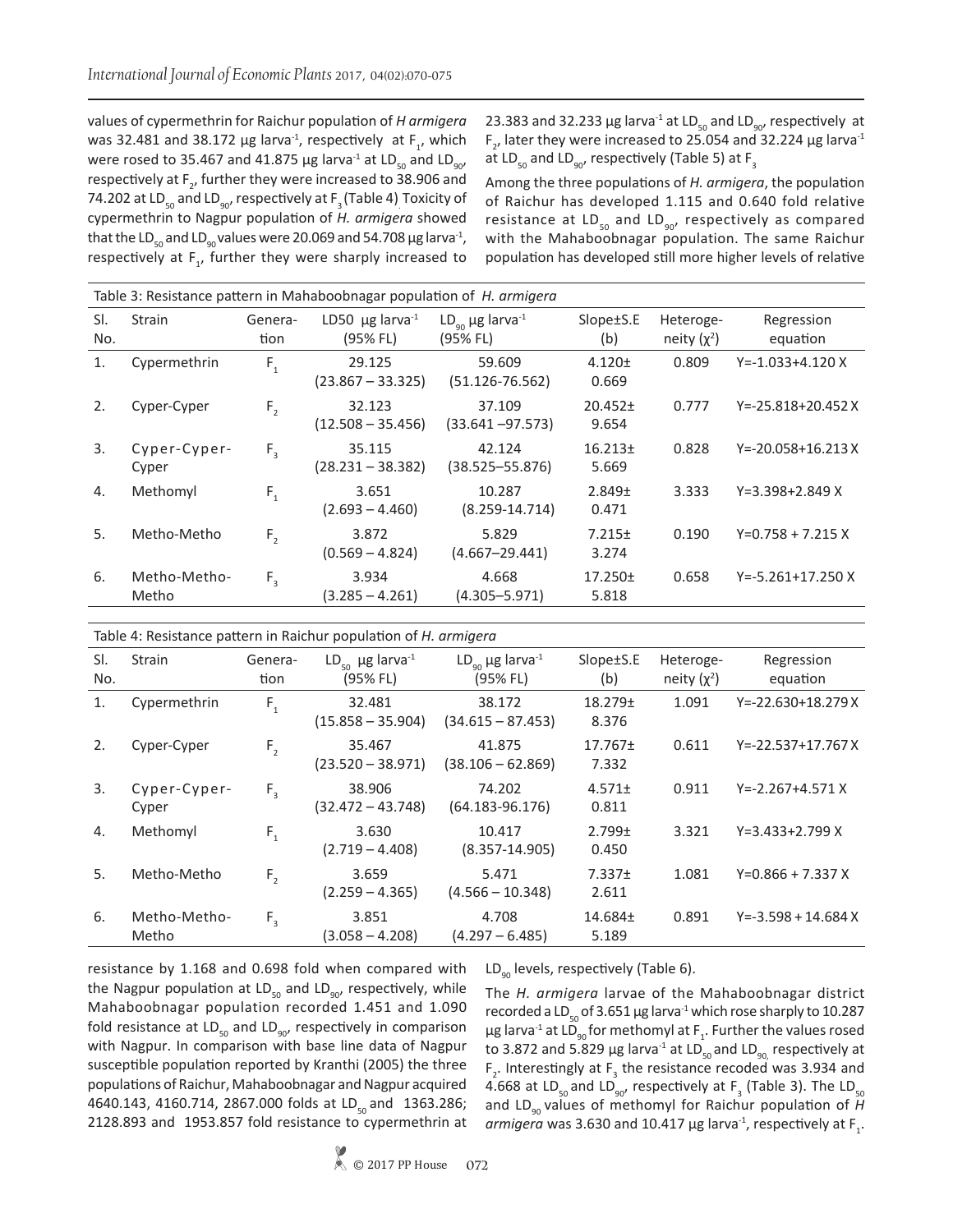|            | Table 5 : Resistance pattern in Nagpur population of H. armigera |                 |                                                      |                                               |                       |                            |                          |  |  |
|------------|------------------------------------------------------------------|-----------------|------------------------------------------------------|-----------------------------------------------|-----------------------|----------------------------|--------------------------|--|--|
| SI.<br>No. | <b>Strain</b>                                                    | Genera-<br>tion | $LD_{\epsilon_0}$ µg larva <sup>-1</sup><br>(95% FL) | $LD_{q_0}$ µg larva <sup>-1</sup><br>(95% FL) | Slope±S.E<br>(b)      | Heteroge-<br>neity $(x^2)$ | Regression<br>equation   |  |  |
| 1.         | Cypermethrin                                                     | $F_{1}$         | 20.069<br>$(15.312 - 24.138)$                        | 54.708<br>$(44.089 - 78.011)$                 | 2.943±<br>0.477       | 2.602                      | Y=1.167+2.943 X          |  |  |
| 2.         | Cyper-Cyper                                                      | F <sub>2</sub>  | 23.383<br>$(16.024 - 26.927)$                        | 32.233<br>$(27.885 - 53.609)$                 | 9.193±<br>3.261       | 1.004                      | Y=-7.585+9.193 X         |  |  |
| 3.         | Cyper-Cyper-<br>Cyper                                            | $F_{3}$         | 25.054<br>$(18.153 - 28.330)$                        | 32.224<br>$(28.485 - 47.966)$                 | $11.725 \pm$<br>4.165 | 0.931                      | $Y = -11.401 + 11.725 X$ |  |  |
| 4.         | Methomyl                                                         | $F_{1}$         | 2.652<br>$(2.051 - 3.174)$                           | 7.214<br>$(5.583 - 11.827)$                   | 2.949±<br>0.555       | 1.675                      | Y=3.751+2.949 X          |  |  |
| 5.         | Metho-Metho                                                      | F <sub>2</sub>  | 2.844<br>$(2.083 - 3.199)$                           | 3.716<br>$(3.292 - 5.682)$                    | $11.032 \pm$<br>3.906 | 0.953                      | $Y = -0.007 + 11.032 X$  |  |  |
| 6.         | Metho-Metho-<br>Metho                                            | $F_{\rm a}$     | 2.944<br>$(2.607 - 3.088)$                           | 3.279<br>$(3.122 - 3.900)$                    | $27.373 \pm$<br>9.661 | 0.805                      | Y=-7.836+27.373 X        |  |  |

Table 6 : Relative degree of resistance among the three populations of *H. armigera* to cypermethrin at F1

| Population                    | $LD_{50} \mu g$ | $LD_{\omega_0} \mu g$ | Resistance factor in comparison with |                                     | Resistance factor in |                                |                                  |                  |
|-------------------------------|-----------------|-----------------------|--------------------------------------|-------------------------------------|----------------------|--------------------------------|----------------------------------|------------------|
|                               | $larva^{-1}$    | $larva^{-1}$          |                                      | Mahaboobnagar<br>population (folds) |                      | Nagpur popula-<br>tion (folds) | comparison with Baseline<br>Data |                  |
|                               |                 |                       | at $LD_{50}$                         | at $LD_{\alpha\alpha}$              | at $LD_{\epsilon_0}$ | at $LD_{\infty}$               | at $LD_{50}$                     | at $LD_{\alpha}$ |
| Raichur                       | 32.481          | 38.172                | 1.115                                | 0.640                               | 1.618                | 0.698                          | 4640.143                         | 1363.286         |
| Mahaboobnagar                 | 29.125          | 59.609                | $\overline{\phantom{0}}$             | $\qquad \qquad -$                   | 1.451                | 1.090                          | 4160.714                         | 2128.893         |
| Nagpur                        | 20.069          | 54.708                | $\overline{\phantom{0}}$             |                                     |                      | -                              | 2867.000                         | 1953.857         |
| Baseline data (Kranthi, 2005) | 0.007           | 0.028                 | $\overline{\phantom{0}}$             | $\overline{\phantom{a}}$            |                      |                                | $\overline{\phantom{0}}$         |                  |

Further the values rosed to 3.659 and 5.471  $\mu$ g larva<sup>-1</sup> at LD<sub>50</sub> and LD<sub>90</sub>, respectively at F<sub>2</sub>. Interestingly at F<sub>3</sub> the resistance recoded was 3.851 and 4.708 at  $LD_{50}$  and  $LD_{90}$ , respectively at  $F_3$  (Table 4). Toxicity of methomyl to Nagpur population of *H. armigera* showed that the LD<sub>50</sub> and LD<sub>90</sub> values were 2.652 and 7.214%, respectively at  $F_1$ . Further the values rosed to 2.844 and 3.716  $\mu$ g larva<sup>-1</sup> at LD<sub>50</sub> and LD<sub>90</sub>, respectively at F<sub>2</sub>. Interestingly at  $F_3$  the resistance recoded was 2.944 and 3.279 at LD<sub>50</sub> and LD<sub>90</sub>, respectively at F<sub>3</sub> (Table 5).

Amongst the three populations of *H. armigera*, the population of Mahaboobnagar has developed 1.006 and 0.988 fold relative resistance at  $LD_{50}$  and  $LD_{90}$ , respectively as compared with the Raichur population. The same Mahaboobnagar population has developed still more higher levels of relative resistance by 1.377 and 1.426 fold when compared with the Nagpur population at  $LD_{50}$  and  $LD_{90}$ , respectively, while Raichur population recorded 1.369 and 1.444 fold resistance at LD<sub>50</sub> and LD<sub>90</sub>, respectively in comparison with Nagpur. In comparison with base line data of Nagpur susceptible population reported by Kranthi (2005) the three populations of Mahaboobnagar, Raichur and Nagpur acquired 121.700, 121.000, 88.400 folds at LD<sub>co</sub> and 62.345, 63.133, 43.721 folds resistance to methomyl at  $LD_{q0}$  levels, respectively (Table 7).

The present results of cypermethrin resistance are in

| Table 7: Relative degree of resistance among the three populations of H. armigera to methomyl at F. |                              |                       |                                    |                                      |                                                            |                          |                                |               |  |  |
|-----------------------------------------------------------------------------------------------------|------------------------------|-----------------------|------------------------------------|--------------------------------------|------------------------------------------------------------|--------------------------|--------------------------------|---------------|--|--|
| Population                                                                                          | $LD_{50} \mu g$              | $LD_{\omega_0} \mu g$ |                                    | Resistance factor in comparison with | Resistance factor in com-<br>parison with Baseline<br>Data |                          |                                |               |  |  |
|                                                                                                     | $larva^{-1}$<br>$larva^{-1}$ |                       | Mahaboobnagar<br>population(folds) |                                      |                                                            |                          | Nagpur popula-<br>tion (folds) |               |  |  |
|                                                                                                     |                              |                       | at $LD_{50}$                       | at $LD_{\alpha\alpha}$               | at $LD_{50}$                                               | at $LD_{\infty}$         | at $LD_{50}$                   | at $LD_{q_0}$ |  |  |
| Raichur                                                                                             | 3.651                        | 10.287                | 1.006                              | 0.988                                | 1.377                                                      | 1.426                    | 121.700                        | 62.345        |  |  |
| Mahaboobnagar                                                                                       | 3.630                        | 10.417                | $\overline{\phantom{0}}$           | $\overline{\phantom{a}}$             | 1.369                                                      | 1.444                    | 121.000                        | 63.133        |  |  |
| Nagpur                                                                                              | 2.652                        | 7.214                 | $\overline{\phantom{0}}$           |                                      |                                                            | $\overline{\phantom{a}}$ | 88.400                         | 43.721        |  |  |
| Baseline data (Kranthi, 2005)                                                                       | 0.03                         | 0.165                 |                                    |                                      |                                                            |                          |                                |               |  |  |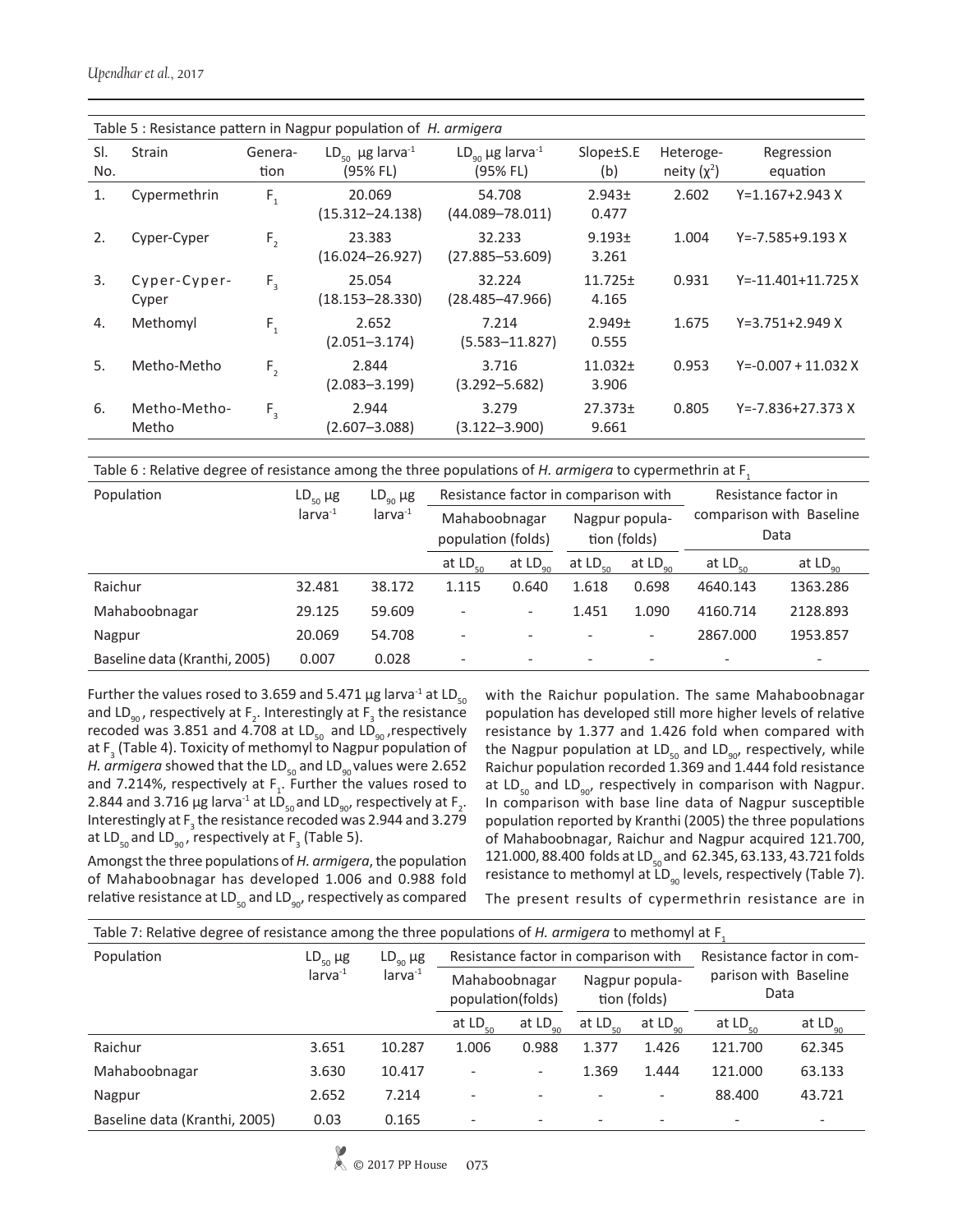approximity with (Kranthi et al., 2001) who reported >1000 folds resistance to cypermethrin in four strains of *H. armigera* of Central India. Singh and Mahal (2005) reported that 2087 fold resistance to cypermethrin. Rao et al., (2005) reported that the synthetic pyrethroids showed high resistance frequencies (>80%) with a LD<sub>50</sub> value of 8.51 µg larva<sup>-1</sup> and it had developed highest resistance (946 folds) against cypermethrin. Chaturvedi (2007) was reported that the *H. armigera* exhibited widespread resistance (RF=48-919) to cypermethrin. Suryawanshi et al. (2008) revealed that the synthetic pyrethroid cypermethrin showed high resistance frequencies (84-88%) with a LD<sub>50</sub> values of 1.399 g larva<sup>-1</sup> and it had developed higher resistance (279.80 fold) against cypermethrin. Nimbalkar et al. (2009) were reported that the LD $_{50}$  value for cypermethrin was highest, during October  $(1.459 \text{ mg} \text{ larva}^{-1} \text{ in Aurangabad})$  and lowest during August in Parbhani (0.157  $\mu$ g larva<sup>-1</sup>) during 2008, which might be due to continuous use of cypermethrin to manage this pest. Achaleke et al. (2009) indicated high resistance to cypermethrin (RF=67- 1771) among *H. armigera* field populations and laboratoryselected strains. From the present findings the resistance ratio appears to be high because of the comparison with most susceptible strain as base line (LD<sub>50</sub>=0.007 µg larva<sup>-1</sup>), but in reality it is indicated that there is decrease in the levels of resistance to cypermethrin in *H. armigera* compared to latest reports of Suryawanshi et al. (2008); Nimbalkar et al. (2009) which may be probably due to decreased selection pressure with significant decrease in the use of cypermethrin and increasing the area under *Bt* cotton.

The present results of methomyl resistance are in approximity with Jhansi et al., 2004 according to whom, during early part of the season on cotton the per cent resistance was found almost constant (31.34 to 64.00) and 6-30 folds of resistance to methomyl from Guntur region. Resistance level against methomyl in Khandwa district of Madhya Pradesh was found quite low (2.50%) in the first week of October and then varied from 2.50% to 18.06% during the remaining period of the month. However, the highest resistance level (44.52 %) was recorded during the third week of November (Choudhary et al., 2004). From the present investigations it is evident that there is decrease in the levels of resistance to methomyl in *H. armigera* compared to latest reports of Suryawanshi et al. (2008) which may be probably due to significant decrease in the use of methomyl in managing the pest due to reduced bollworm incidence and due to increased area under *Bt* cotton.

## **4. Conclusion**

The results obtained during the present study revealed that the continuous application of same insecticide across the generations increases the resistance from  $\mathsf{F}_\mathfrak{z}$  to  $\mathsf{F}_\mathfrak{z}.$  Alternating the new chemistries with old conventional chemicals results in no cross resistance development as it was observed for almost all populations.

## **5. Further Research**

Insecticide sequences like Cypermethrin-Cypermethrin-Cypermethrin, Methomyl-Methomyl-Methomyl, Cypermethrin-Methomyl-Methomyl, showed the CRR equal and above 1.0 showing future cross resistance threat and the insecticides like, Indoxacarb, Spinosad rotations may prove to be the better combinations for further study. Future studies on insecticide sequences with technical grade insecticides may give more conclusive results.

Molecular characterization of insecticide resistant *H.armigera* may through light on the nucleotide base level differences of different locations of the resistant individuals through which the resistance is governed.

## **6. References**

- Achaleke, J., Martin, T., Ghogomu, R.T., Vaissayre, M., Brevault, T., 2009. Esterase mediated resistance to pyrethroids in field populations of *Helicoverpa armigera* (Lepidoptera: Noctuidae) from Central Africa. Pest Management Science 65(10), 1147−1154.
- Armes, N.J., Jadhav, D.R., Desouza, K.R., 1996. A survey of insecticide resistance in *Helicoverpa armigera* in the Indian subcontinent. Bulletin of Entomological Research 86, 499−514.
- Chaturvedi, I., 2007. Status of insecticide resistance in the cotton bollworm, *Helicoverpa armigera* (Hubner). Journal of Central European Agriculture 8(2), 171−182.
- Choudhary, R.K., Yadav, A.S., Shrivastava, V.K., Tomar, S.P.S., Patel, Y., 2004. Studies on insecticide resistance in *Helicoverpa armigera* (Hubner) on cotton in Madhya Pradesh. In: International Symposium on Strategies for Sustainable Cotton Production – A global vision 3. Crop Protection, University of Agricultural Sciences, Dharwad, Karnataka, India, 23−25 November.
- FAO., 1971. Recommended methods for the detection and measurement of pest resistance to pesticides. Tentative method for larvae of Egyptian cotton leafworm (*Spodoptera littoralis* Biosd.) F.A.O method No.8 Food and Agricultural Organization. Plant Protection Bulletin 19, 32−35.
- Finney, D.J., 1971. Probit analysis, Cambridge University, London, 333.
- Fisk, T., Wright, D.J., 1992. Speed of action and toxicity of acylurea insect growth regulators against *Spodoptera exempta* (Walk.) and *Spodoptera littoralis* (Biosd.) larvae: effect of inter moult age. Pesticide Science 35, 331−337.
- Jhansi, K., Radhika, P., Subbaratnam, G.V., 2004. Insecticide resistance in insect pests of cotton in Andhra Pradesh. In: International Symposium on Strategies for Sustainable Cotton Production–A global vision 3. Crop Protection, University of Agricultural Sciences, Dharwad, Karnataka, India, 23−25 November.
- Kranthi, K.R., 2005. Insecticide resistance monitoring,